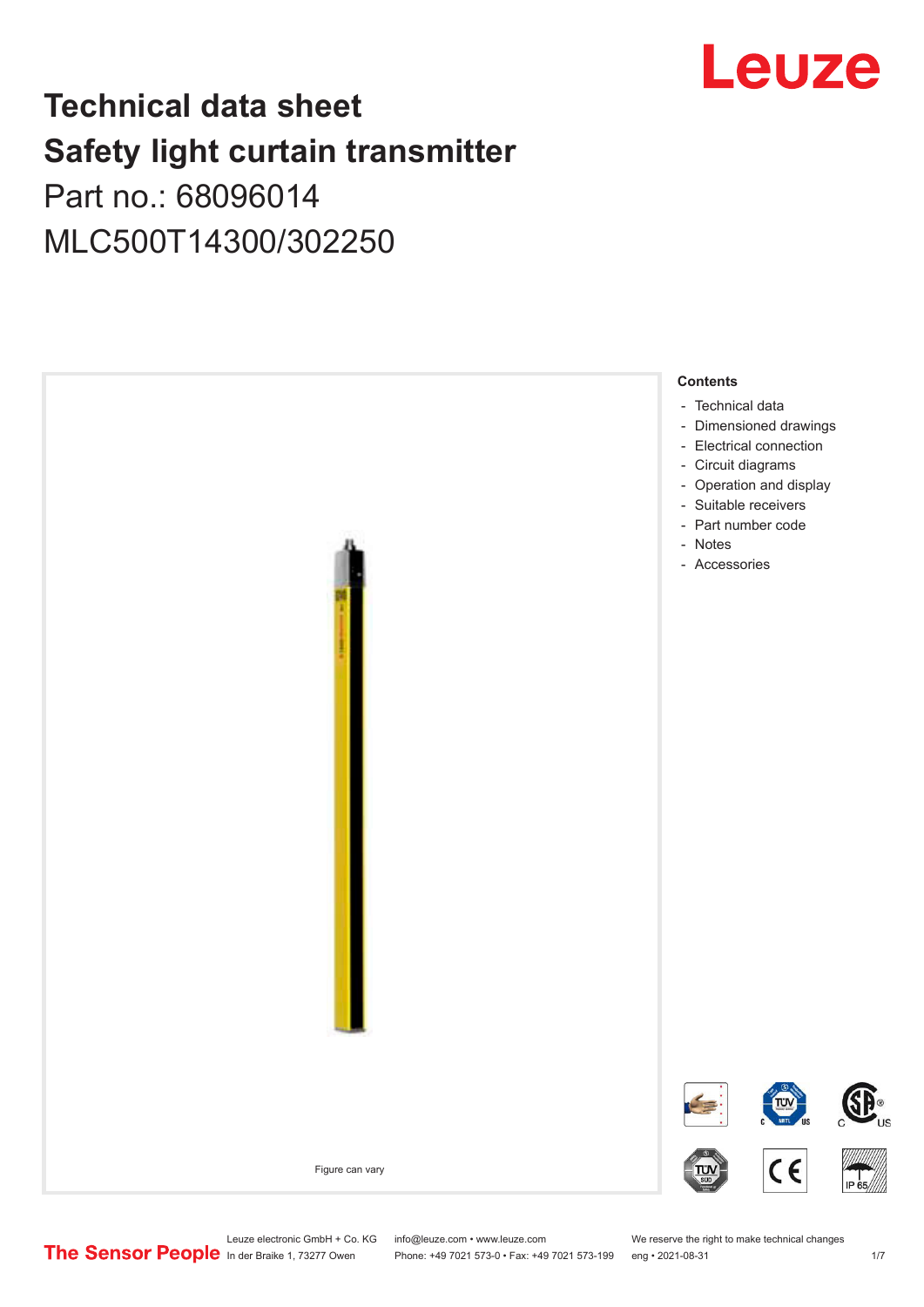## <span id="page-1-0"></span>**Technical data**

#### **Basic data**

| <b>Series</b>    | <b>MLC 500</b>         |
|------------------|------------------------|
| Device type      | Transmitter            |
| Contains         | 2x BT-NC sliding block |
| Application      | Hand protection        |
| <b>Functions</b> |                        |

**Functions** Range reduction

Transmission channel changeover

#### **Characteristic parameters**

| <b>Type</b>          | 4. IEC/EN 61496          |
|----------------------|--------------------------|
| SIL                  | 3. IEC 61508             |
| <b>SILCL</b>         | 3, IEC/EN 62061          |
| Mission time $T_{M}$ | 20 years, EN ISO 13849-1 |

#### **Protective field data**

| 2,550 mm        |
|-----------------|
| $14 \text{ mm}$ |
| 300 mm          |
| $30 \text{ mm}$ |
| 2.250 mm        |
| $010$ m         |
|                 |

#### **Optical data**

| Synchronization                 | Optical between transmitter and receiver     |
|---------------------------------|----------------------------------------------|
| Light source                    | LED, Infrared                                |
| Wavelength                      | 940 nm                                       |
| <b>Transmitted-signal shape</b> | Pulsed                                       |
| LED risk group                  | Exempt group (in acc. with EN<br>62471:2008) |

#### **Electrical data**

| <b>Protective circuit</b>          | Overvoltage protection  |
|------------------------------------|-------------------------|
|                                    | Short circuit protected |
|                                    |                         |
| Performance data                   |                         |
| Supply voltage U <sub>p</sub>      | 24 V, DC, -20  20 %     |
| Current consumption, max.          | 50 mA                   |
| <b>Fuse</b>                        | 2 A semi time-lag       |
|                                    |                         |
| <b>Inputs</b>                      |                         |
| Number of digital switching inputs | 1 Piece(s)              |

| <b>Switching inputs</b>      |                         |
|------------------------------|-------------------------|
| Type                         | Digital switching input |
| Switching voltage high, min. | 18 V                    |
| Switching voltage low, max.  | 25V                     |
| Switching voltage, typ.      | 22.5V                   |
| Voltage type                 | DC.                     |
|                              |                         |

#### **Connection**

**Number of connections** 1 Piece(s)

#### **Connection 1 Function** Machine interface **Type of connection** Connector **Thread size** M12 **Material** Metal **No. of pins** 5 -pin

# Leuze

| Cable properties                              |                        |
|-----------------------------------------------|------------------------|
| Permissible conductor cross<br>section, typ.  | $0.25$ mm <sup>2</sup> |
| Length of connection cable, max.              | $100 \text{ m}$        |
| Permissible cable resistance to<br>load, max. | 200 O                  |
|                                               |                        |

#### **Mechanical data**

| Dimension (W x H x L)    | 29 mm x 2,166 mm x 35.4 mm |
|--------------------------|----------------------------|
| <b>Housing material</b>  | Metal                      |
| <b>Metal housing</b>     | Aluminum                   |
| Lens cover material      | Plastic / PMMA             |
| Material of end caps     | Diecast zinc               |
| Net weight               | $2,250$ q                  |
| <b>Housing color</b>     | Yellow, RAL 1021           |
| <b>Type of fastening</b> | Groove mounting            |
|                          | Mounting bracket           |
|                          | Mounting on Device Column  |
|                          | Swivel mount               |
|                          |                            |

#### **Operation and display**

| Type of display       | I FD       |
|-----------------------|------------|
| <b>Number of LEDs</b> | 2 Piece(s) |

#### **Environmental data**

| Ambient temperature, operation     | $-3055$ °C |
|------------------------------------|------------|
| Ambient temperature, storage       | $-3070 °C$ |
| Relative humidity (non-condensing) | $095\%$    |

#### **Certifications**

| Degree of protection        | IP 65               |
|-----------------------------|---------------------|
| <b>Protection class</b>     | III                 |
| <b>Certifications</b>       | c CSA US            |
|                             | c TÜV NRTL US       |
|                             | S Mark              |
|                             | <b>TÜV Süd</b>      |
| <b>Vibration resistance</b> | $50 \text{ m/s}^2$  |
| <b>Shock resistance</b>     | $100 \text{ m/s}^2$ |
| US patents                  | US 6,418,546 B      |
|                             |                     |

#### **Classification**

| <b>Customs tariff number</b> | 85365019 |
|------------------------------|----------|
| eCl@ss 5.1.4                 | 27272704 |
| $eC/\omega$ ss 8.0           | 27272704 |
| eCl@ss 9.0                   | 27272704 |
| eCl@ss 10.0                  | 27272704 |
| eCl@ss 11.0                  | 27272704 |
| <b>ETIM 5.0</b>              | EC002549 |
| <b>ETIM 6.0</b>              | EC002549 |
| <b>ETIM 7.0</b>              | EC002549 |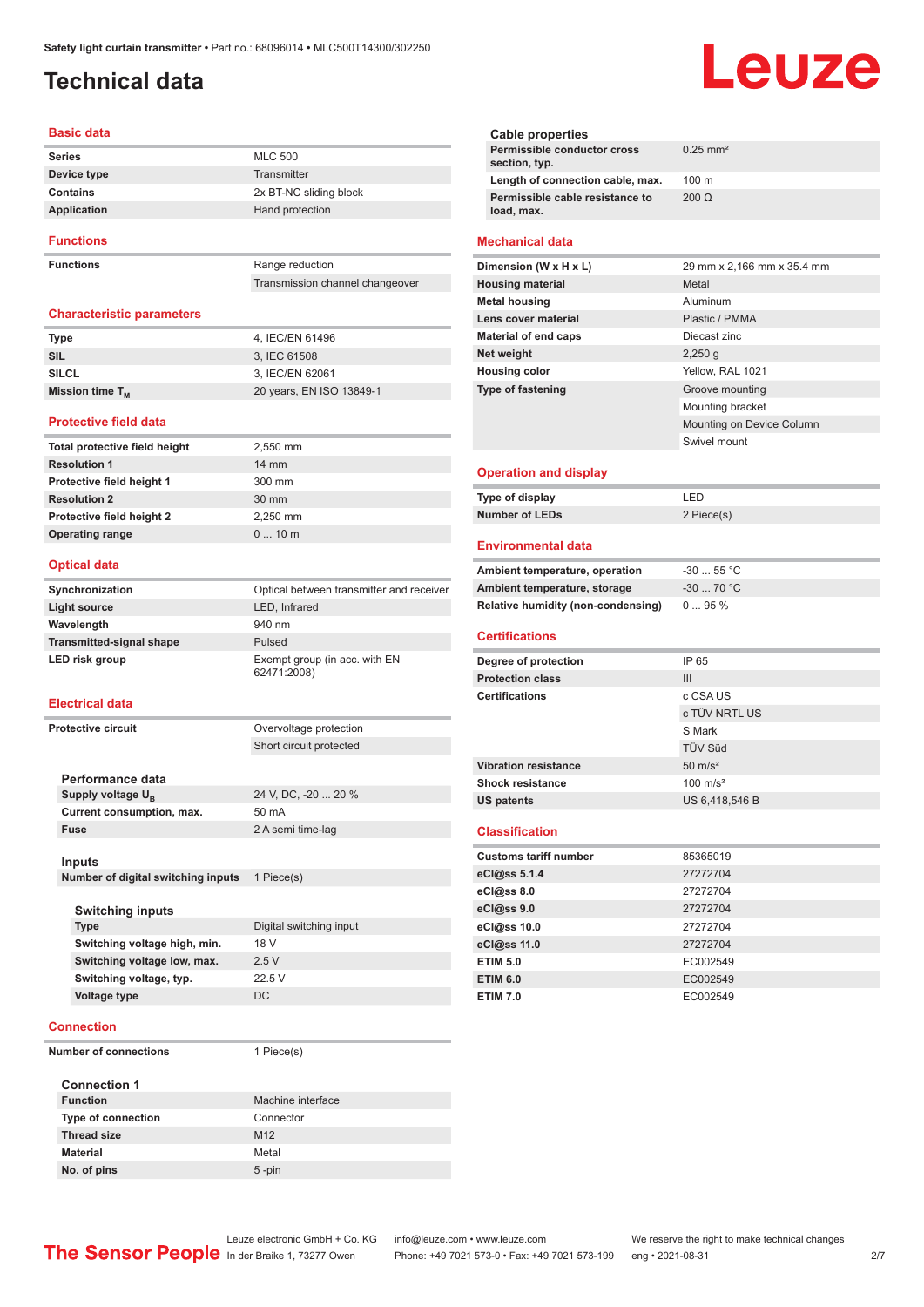### <span id="page-2-0"></span>**Dimensioned drawings**



All dimensions in millimeters

### Calculation of the effective protective field height  $H_{PFE} = H_{PFN} + B + C$



 $H<sub>PE</sub>$  Effective protective field height = 2478 mm

 $H_{\text{PFN}}$  Nominal protective field height = 2450 mm<br>A Total height = 2516 mm

Total height =  $2516$  mm

B 19 mm

C 9 mm

R Effective protective field height  $H_{PFE}$  goes beyond the dimensions of the optics area to the outer borders of the circles labeled with R.

Position of resolution limits



The resolution change takes place at the marked position

### **Electrical connection**

**Connection 1**

| <b>Function</b>          | Machine interface |
|--------------------------|-------------------|
| Type of connection       | Connector         |
| <b>Thread size</b>       | M <sub>12</sub>   |
| <b>Type</b>              | Male              |
| <b>Material</b>          | Metal             |
| No. of pins              | $5$ -pin          |
| Encoding                 | A-coded           |
| <b>Connector housing</b> | <b>FE/SHIELD</b>  |
|                          |                   |

#### **Pin Pin assignment Conductor Conductor Color**

| 4              | VIN1             | <b>Brown</b> |
|----------------|------------------|--------------|
| $\overline{2}$ | n.c.             | White        |
| 3              | VIN <sub>2</sub> | <b>Blue</b>  |
| $\overline{4}$ | <b>RNG</b>       | <b>Black</b> |
| 5              | <b>FE/SHIELD</b> | Gray         |

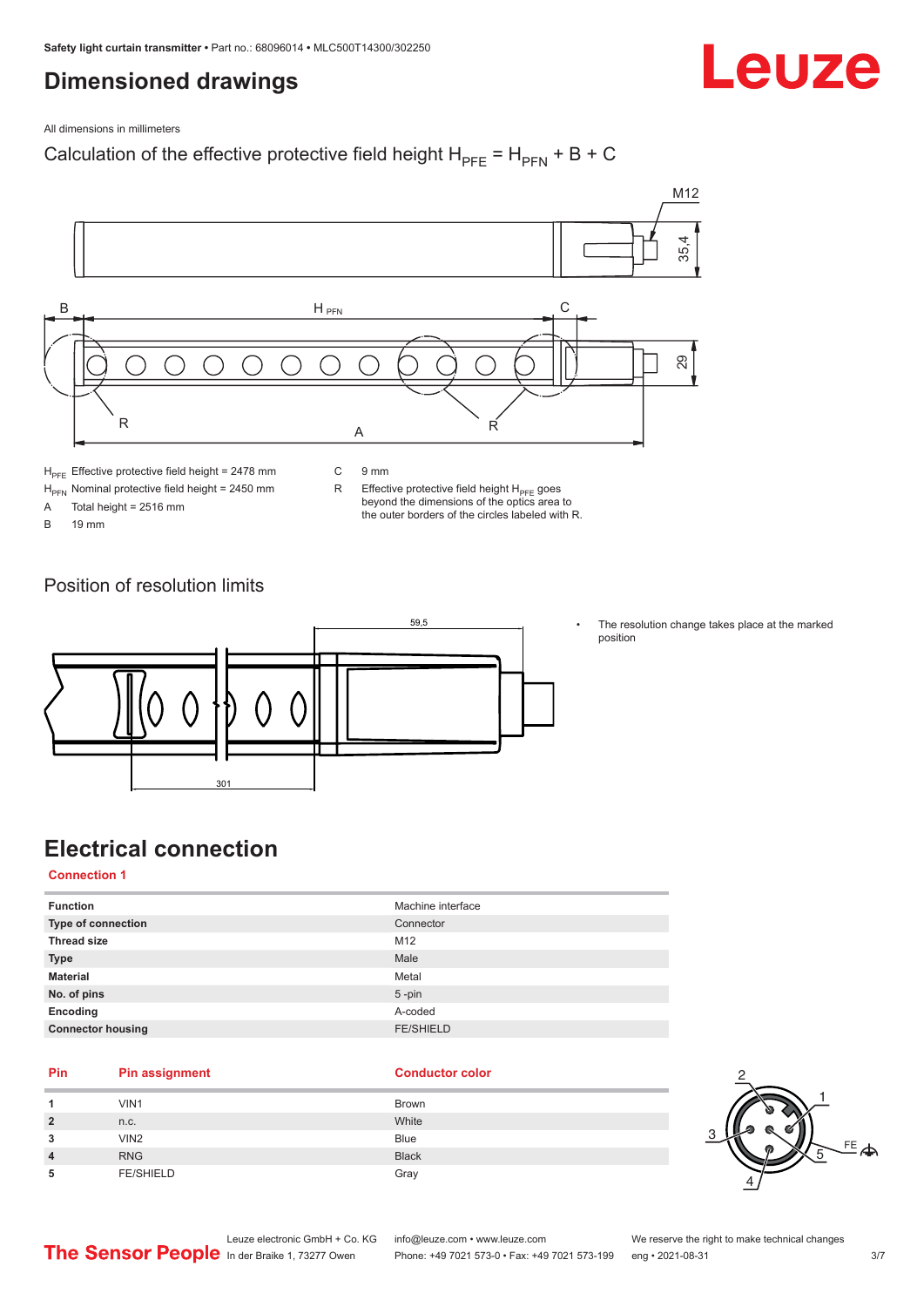### <span id="page-3-0"></span>**Circuit diagrams**

### Transmission channel C1, reduced range



Transmission channel C1, standard range



- 1  $VIN1 = +24 V$
- 4 RNG = 0 V or open

Leuze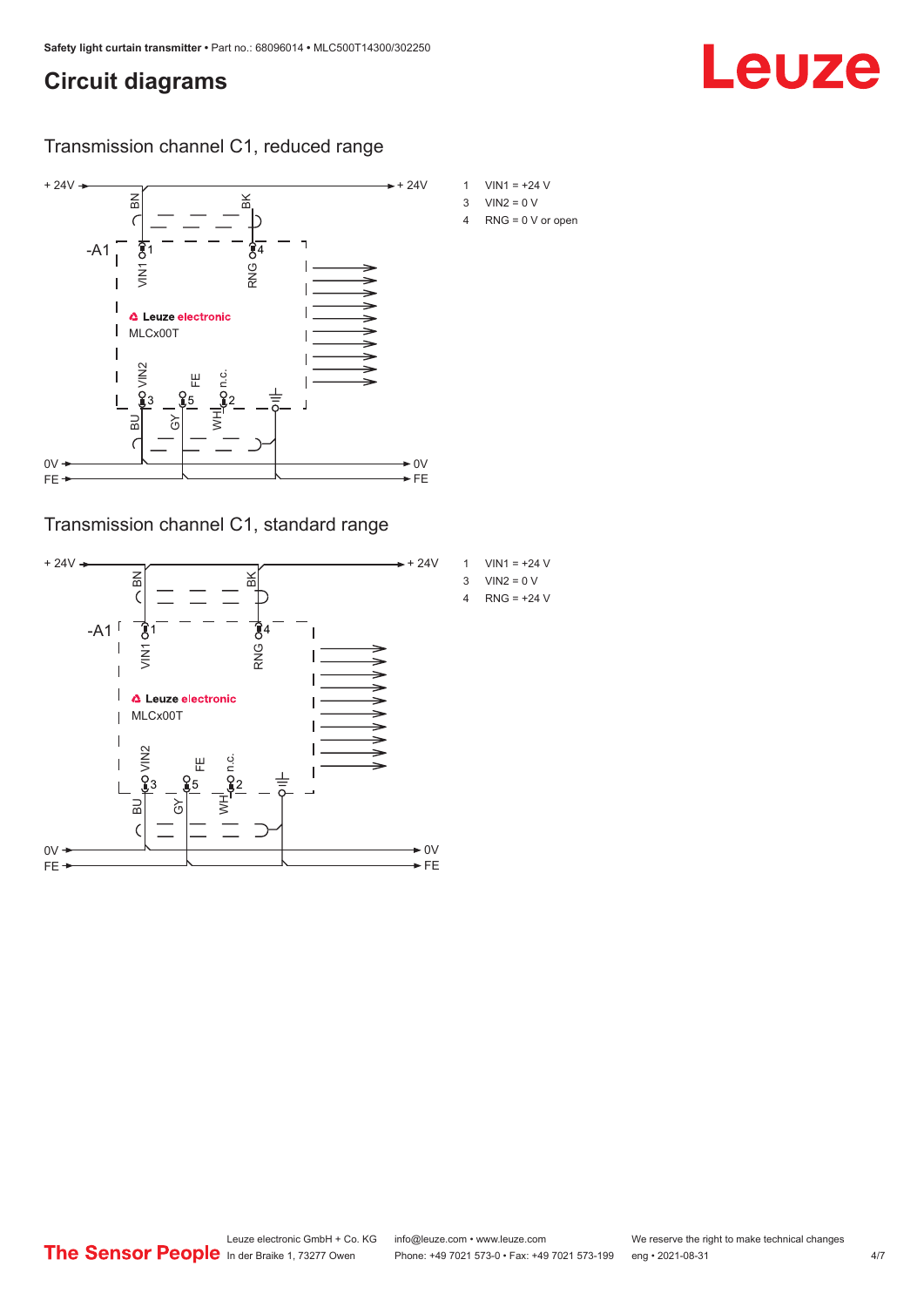### <span id="page-4-0"></span>**Circuit diagrams**

Leuze

Transmission channel C2, reduced range



### Transmission channel C2, standard range



### **Operation and display**

| <b>Display</b>                                | <b>Meaning</b>                                |
|-----------------------------------------------|-----------------------------------------------|
| Off                                           | Device switched off                           |
| Red, continuous light                         | Device error                                  |
| Green, continuous light                       | Normal operation                              |
| Green, flashing, 10 s long after switching on | Reduced range selected by the wiring of pin 4 |
| Off                                           | Transmission channel C1                       |
| Green, continuous light                       | Transmission channel C2                       |
|                                               |                                               |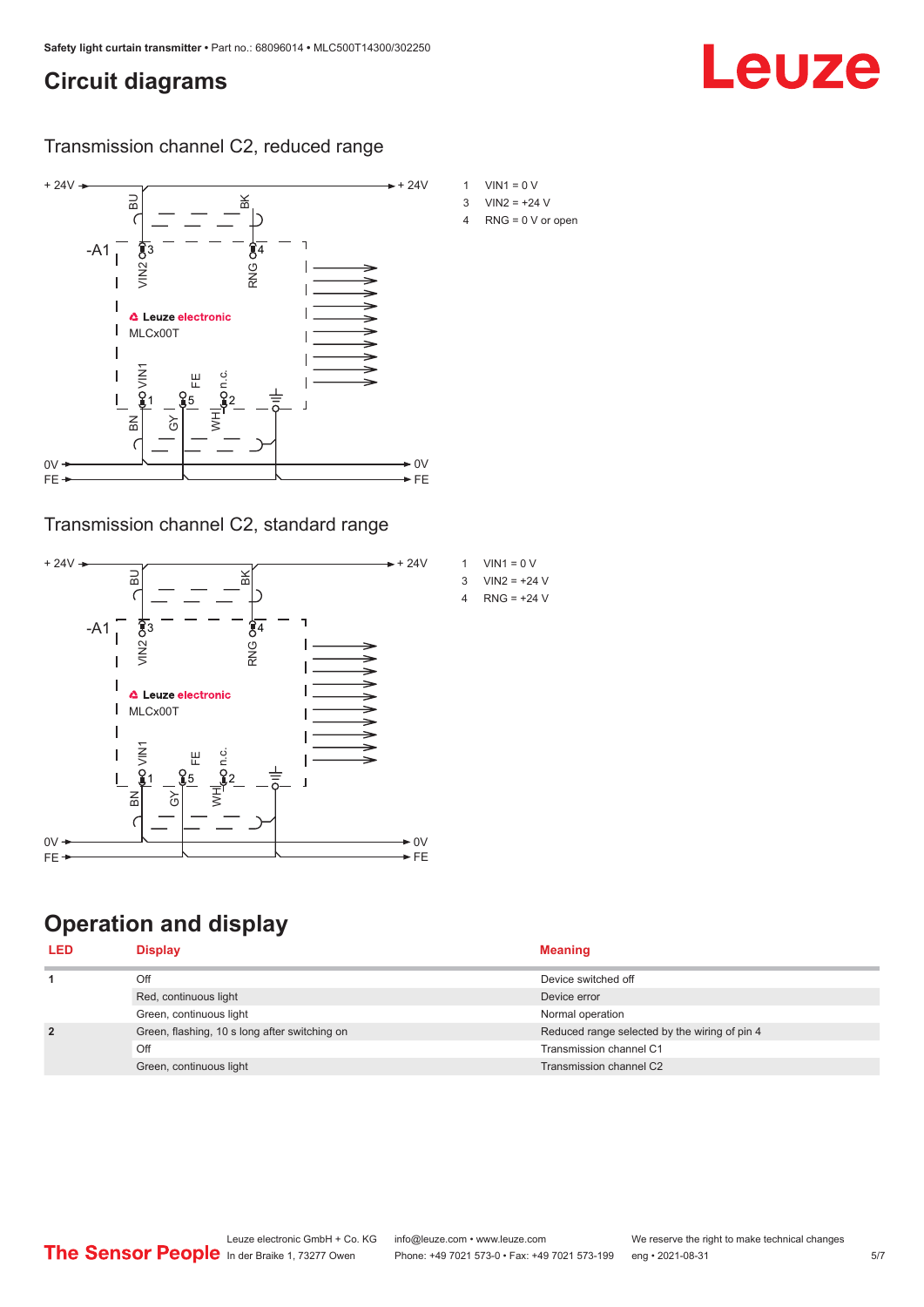### <span id="page-5-0"></span>**Suitable receivers**



| Part no. | <b>Designation</b>          | <b>Article</b>                   | <b>Description</b>                                                                                                                                                                     |
|----------|-----------------------------|----------------------------------|----------------------------------------------------------------------------------------------------------------------------------------------------------------------------------------|
| 68096000 | MLC530R14300/<br>301800-SPG | Safety light curtain<br>receiver | Function package: Smart Process Gating<br>Resolution: 14 mm / 30 mm<br>Protective field height: 300 mm / 1,800 mm<br>Response time: 100 ms<br>Connection: Connector, M12, Metal, 8-pin |

### **Part number code**

| <b>MLC</b> | Part designation: MLC5yyzahhh/ahhhh-ooo<br><b>Safety light curtain</b>                                                                                                                                                                                                                      |
|------------|---------------------------------------------------------------------------------------------------------------------------------------------------------------------------------------------------------------------------------------------------------------------------------------------|
| 5          | <b>Series</b><br>5: MLC 500                                                                                                                                                                                                                                                                 |
| yy         | <b>Function classes</b><br>00: transmitter<br>01: transmitter (AIDA)<br>02: transmitter with test input<br>10: basic receiver - automatic restart<br>11: basic receiver - automatic restart (AIDA)<br>20: standard receiver - EDM/RES selectable<br>30: extended receiver - blanking/muting |
| z          | Device type<br>T: transmitter<br>R: receiver                                                                                                                                                                                                                                                |
| a          | <b>Resolution</b><br>14:14 mm<br>20:20 mm<br>30:30 mm<br>40:40 mm<br>90: 90 mm                                                                                                                                                                                                              |
| hhhh       | Protective field height<br>150  3000: from 150 mm to 3000 mm                                                                                                                                                                                                                                |
| e          | <b>Host/Guest (optional)</b><br>H: Host<br>MG: Middle Guest<br>G: Guest                                                                                                                                                                                                                     |
| j.         | Interface (optional)<br>/A: AS-i                                                                                                                                                                                                                                                            |
| 000        | Option<br>/V: high Vibration-proof<br>EX2: explosion protection (zones 2 + 22)<br>SPG: Smart Process Gating                                                                                                                                                                                 |
|            | <b>Note</b>                                                                                                                                                                                                                                                                                 |
|            | $\&$ A list with all available device types can be found on the Leuze website at www.leuze.com.                                                                                                                                                                                             |

### **Notes**

**Observe intended use!** /!  $\%$  The product may only be put into operation by competent persons.  $\%$  Only use the product in accordance with its intended use.